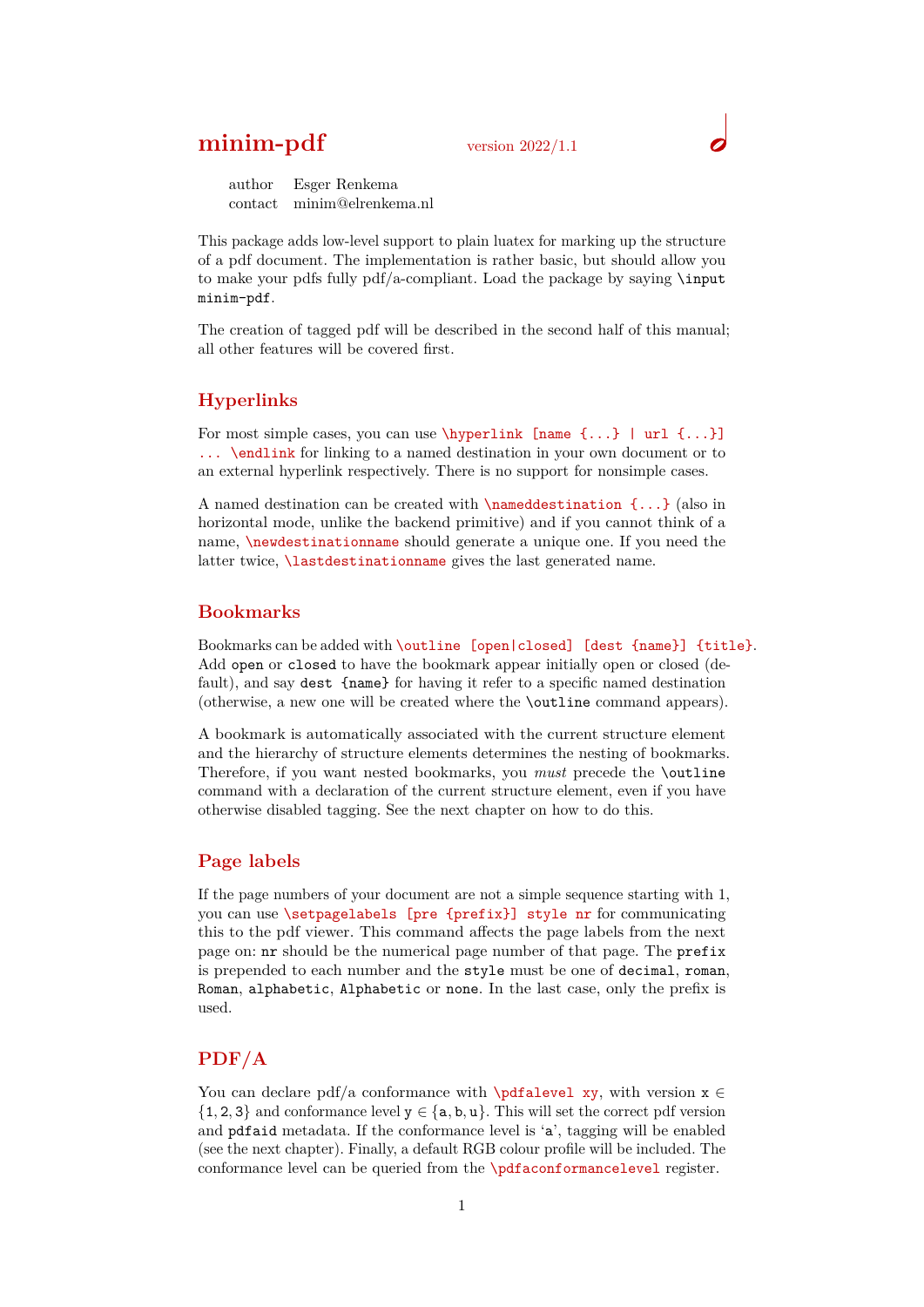Note that merely declaring conformance will not make your document pdf/a compliant, and that minim will not warn you if it is not. However, the features described in this chapter and the next should be enough to make  $pdf/a$ compliance possible.

Also note that there currently is no documented way of choosing a different colour profile from the default (i.e. the default rgb profile provided by the colorprofiles package). Should you need do that, you will have to do so manually, after disabling the automatic inclusion by saying \expandafter\let \csname minim:default:rgb:profile\endcsname = \relax.

Finally, note that pdf/a requires that spaces are represented by actual space characters and that discretionary hyphens are marked as soft hyphens (U+00AD). Since both features benefit accessibility and text extraction in general, they are enabled by default. You can disable them by setting \writehyphensandspaces to a nonpositive value.

## **Embedded files**

You can attach (associate) files with  $\epsilon$  soptions>. The file will be attached to the current structure element (see the next chapter) unless the global option is given: then it will be added to the document catalog. Arguments consisting of a single word can be given without braces and exactly one of the options file or string must be present.

|        |  | file $\{\ldots\}$ The file to embed.                                   |
|--------|--|------------------------------------------------------------------------|
|        |  | string $\{\ldots\}$ The string to embed.                               |
| global |  | Attach to the document catalog.                                        |
|        |  | uncompressed Do not compress the file stream.                          |
|        |  | mimetype $\{ \ldots \}$ The file's mime type.                          |
|        |  | moddate $\{\ldots\}^*$ The modification date (see * below).            |
|        |  | desc $\{\ldots\}$ A description (the /Desc key).                       |
|        |  | relation $\{\ldots\}$ The /AFRelationship value as defined in pdf/a-3. |
|        |  | name $\{\ldots\}$ The file name (only required when writing a string). |

\* The modification date must be of the form yyyy[-m[m][-d[d]]]. A default moddate can be set with \setembeddedfilesmoddate {default}. The default date will be expanded fully at the time of embedding. With the minimxmp package, a useful setting is \setembeddedfilesmoddate {\getmetadata date}.

## **Lua module**

The interface of the lua module (available via local  $M = \text{require('minim--}$ pdf')) should be stable by now. Though it contains lua equivalents for most tex commands described here, using them directly is not very ergonomical and not recommended. Please consult the source if you do want to use them anyway.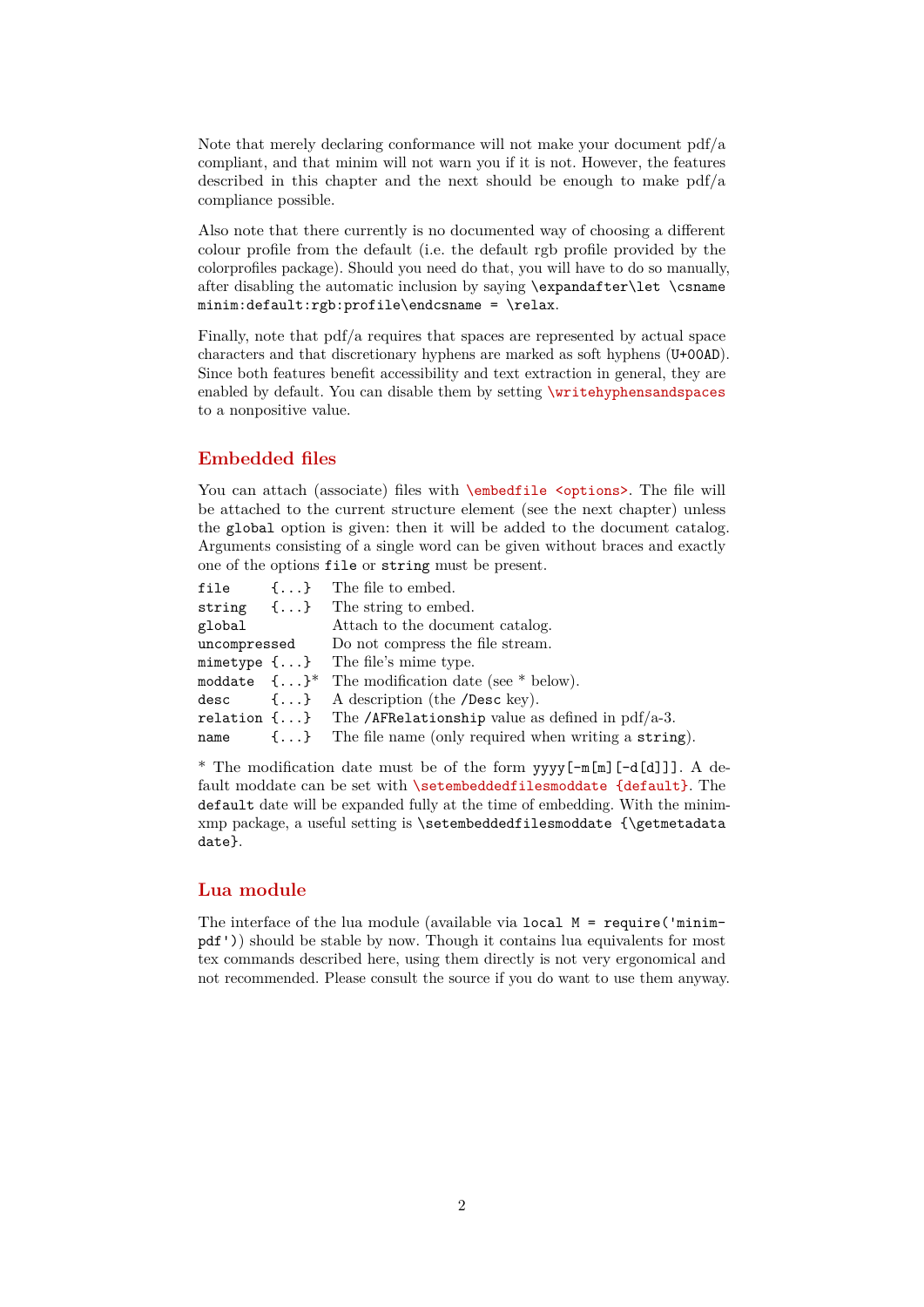# **Tagged PDF**

This chapter is a continuation of the previous and describes the parts of minim-pdf that concern the creation of tagged pdf. All features in this chapter must be explicitly enabled by setting \writedocumentstructure to a positive value. This will be done automatically if you declare pdf/a conformance (see above).

This part of the package is rather low-level and this chapter rather technical. For a more general introduction to and discussion of tagged pdf, please read the (excellent) manual of latex's tagpdf package.

## **Purpose, limitations and pitfalls**

The main purpose of this package is semi-automatically marking up the (hierarchical) structure of your document, thereby creating so-called tagged pdf. The mechanism presented here is not quite as versatile as the pdf format allows. The most important restriction is that all content of the document must be seen by tex's stomach in the *logical* order.

Furthermore, while the macros in this package are sophisticated enough that tagging can be done without any manual intervantion, it is quite possible and rather easy to generate the wrong document structure, or even cause syntax errors in the resulting pdf code. You should always check the result in an external application.

This is the full list of limitations, pitfalls and shortcomings:

- 1. Document content must be seen by tex in its logical order (although you can mark out-of-order content explicitly if you know what you are doing; see below).
- 2. The contents of \localleftbox and \localrightbox must be marked manually, probably as artifact.
- 3. You must mark page header, page footer and footnote rule yourself; no default is set.
- 4. There currently is no way of marking xforms or other pdf objects as content items of themselves.
- 5. The content of xforms (i.e. pdf objects created by \useboxresource) should not contain tagging commands.
- 6. Likewise, you should be careful with box reuse: it might work, but you should check.
- 7. This package currently only supports pdf 1.7 tagging and is not yet ready for use with pdf 2.0.

In order to help you debugging, some errors will refer you to the resulting pdf file. If you get such errors, decompress the pdf and search for the string 'Warning:'. It will appear in the pdf stream at the exact spot the problem occurs.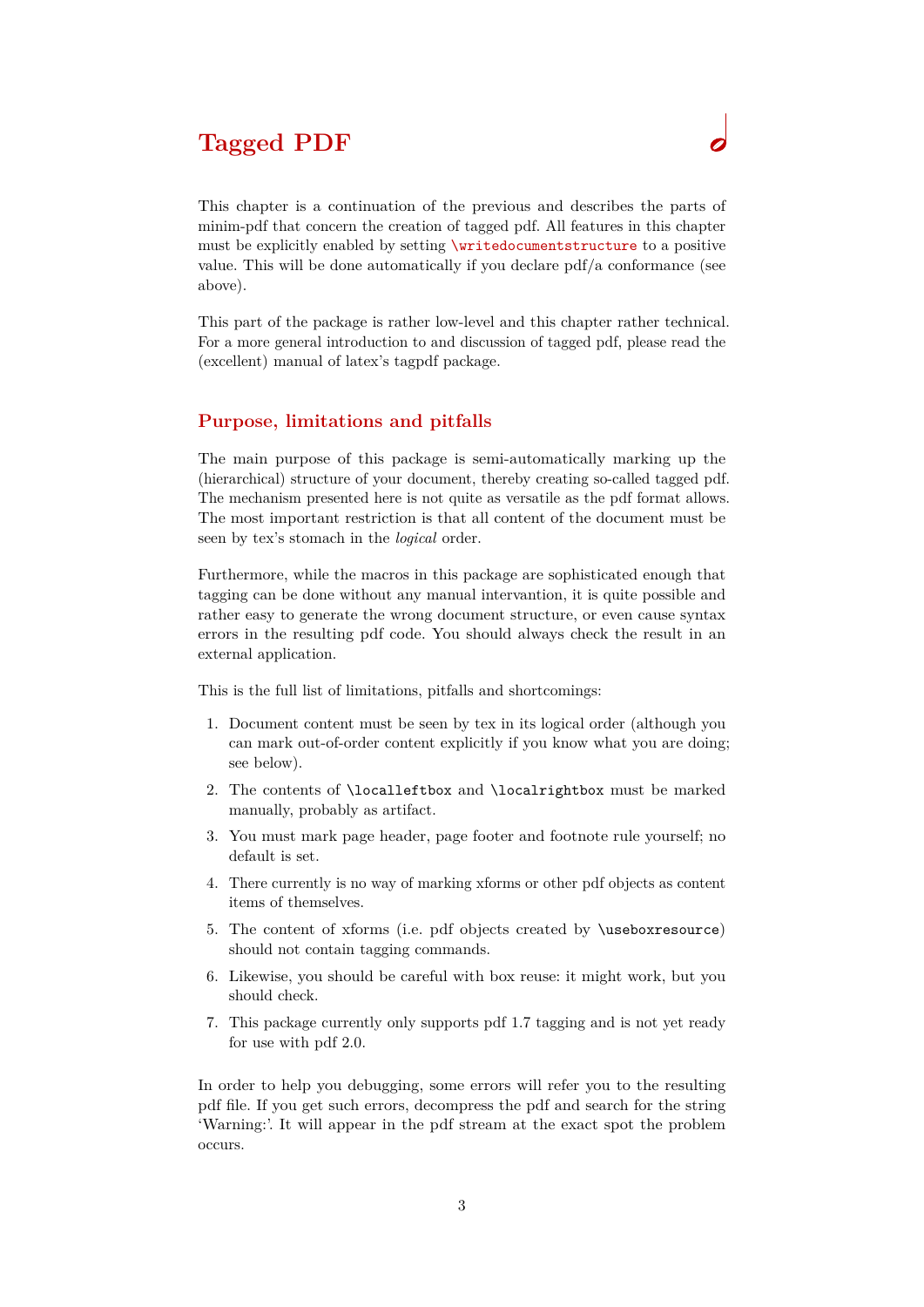#### **General overview**

When speaking about tagging, we have to do with two (or perhaps three) separate and orthogonal tagging processes. The first is the creation of a hierarchical *document structure*, made up of *structure elements* (SEs). The document structure describes the logical structure of a document, made up of chapters, paragraphs, references etc. The second tagging process is the tagging of *marked content items* (MCIs): this is the partition of the actual page contents into (disjoint) blocks that can be assigned to the proper structure element. Finally, as a separate process, some parts of the page can be marked as *artifacts*, excluding their content from both content and structure tagging.

When using this package, artifacts and structure elements (excluding paragraphs; see below) must be marked explicitly, while marked content items will be created, marked and assigned automatically. There is some (partial and optional) logic for automatically arranging structure elements in their correct hierarchical relation.

The mechanism through which this is achieved uses attributes and whatsits for marking the contents and borders of SEs, MCIs and artifacts. At the end of the output routine, just before the pdf page is assembled, this information will be converted into markers inserted in the pdf stream.

#### **Marked content items**

Content items are automatically delineated at page, artifact and structure element boundaries and terminated at paragraph or display skips. This should relieve you from any manual intervention. However, if you run into problems, the commands below might be helpful.

Use of ActualText, Alt or Lang attribute on MCIs, while allowed by the pdf standard, is not supported by this package. You should set these on the structure element instead.

The begining and ending of a content item can be forced with \startcontentitem and \stopcontentitem, while \ensurecontentitem will only open a new content item if you are currently outside any. If you need some part to be a single content item, you can use **\startsinglecontentitem** ... \stopsinglecontentitem. This will disable all SE and MCI tagging inside.

Tagging (both of MCIs and SEs) can be disabled and re-enabled locally with \stoptagging and \starttagging.

## **Artifacts**

Artifacts can be marked in two ways: with \markartifact {type} {...} or with \startartifact {type} ... \stopartifact. The type is written to the pdf attribute dictionary directly, so that if you need a subtype, you can write e.g. \startartifact {Pagination /Subtype/Header} etc.

Inside artifacts, other structure content markers will be ignored. Furthermore, this package makes sure artifacts are never part of marked content items, automatically closing and re-opening content items before and after the artifact. While the pdf standard does not require the latter, not enforcing this seems to confuse some pdf software.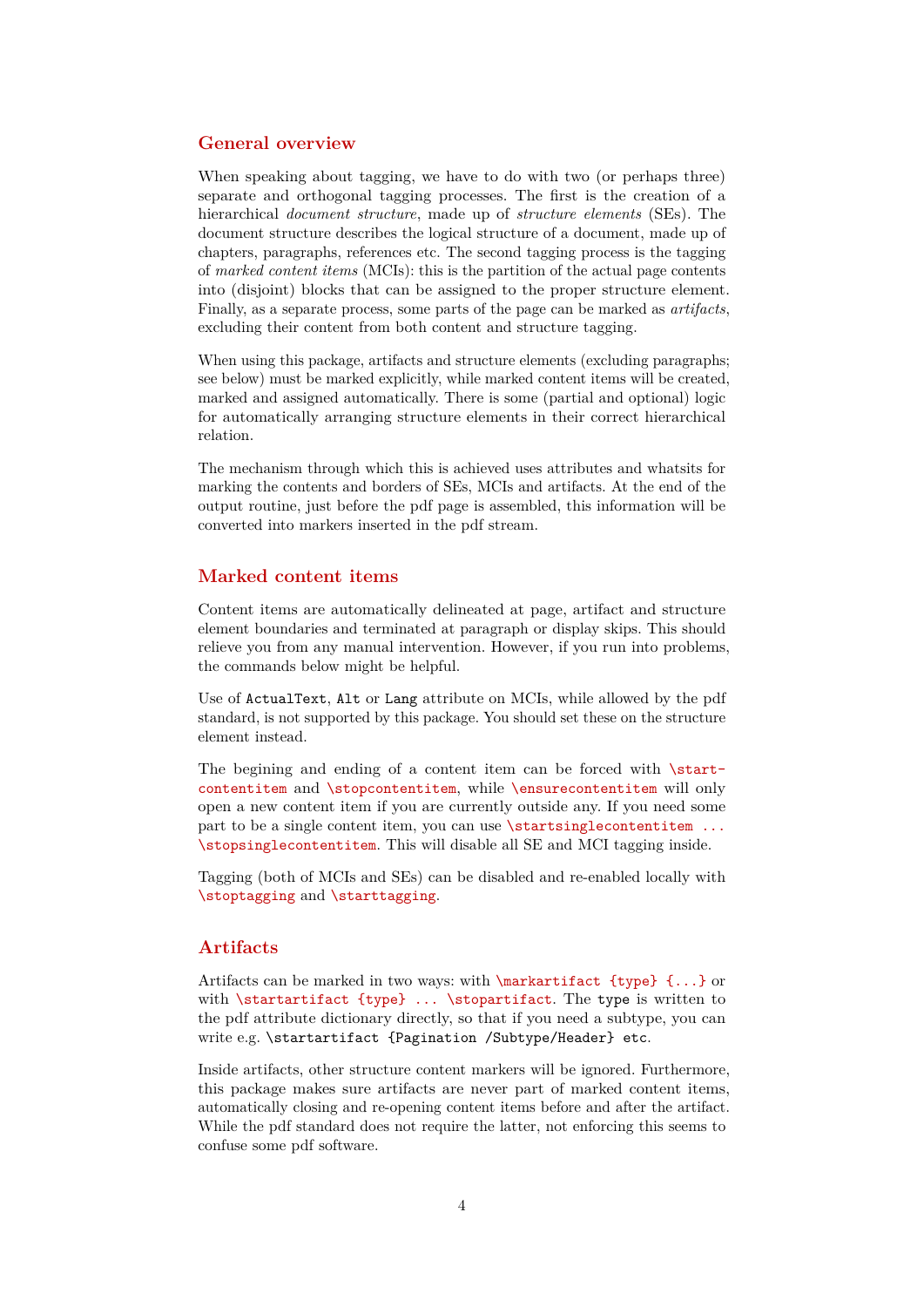#### **Document structure**

Like artifacts, structure elements can be given as  $\text{Length } \{... \}$ or \startelement {Tag} ... \stopelement {Tag}. Here, in many cases the \stopelement is optional: whenever opening an element would cause a nesting of incompatible Tags, the current element will be closed until such a nesting is possible. Thus, opening a TR will close the previous TR, opening an H1 will automatically close any open inline or block structure elements, opening a TOCI will close all elements up until the current TOC etc. etc.

As a special case, the tags Document, Part, Art, Sect and Div (and their aliases) will try and close all open structure elements up to and including the last structure element with the same tag. (An alias will of course only match the same alias.)

While the above can greatly reduce the effort of tagging, the logic is neither perfect nor complete. You should always check the results in an external application. Particular care should be taken when 'skipping' structure levels: the sequence chapter – subsection – section will result in the section beneath the subsection. If you are in doubt whether an element has been closed already, you can use \ensurestopelement {Tag} instead of \stopelement to prevent an error being raised.

All these helpful features can be disabled by setting \strictstructuretagging to a positive value. Then, every structure element will have to be closed by an explicit closing tag, as in xml. In this case,  $\step{step{element} and \en-}$ surestopelement will be equivalent.

By default, P structure elements are inserted automatically at the start of every paragraph. The tag can be changed with \nextpartag {Tag}; leaving the argument empty will prevent marking the next paragraph. Keep in mind that the reassignment is local: if a paragraph marked with \nextpartag starts inside a group, it will not reset. Auto-marking paragraphs can be (locally) disabled or enabled by saying \markparagraphsfalse or \markparagraphstrue.

## **Structure element aliases**

New structure element tags can be created with \addstructuretype [options] Existing Alias. This will create a new structure tag named Alias with the same properties as Existing. The properties can be modified by specifying options: these will set values of the corresponding entry in the structure types table (see the lua source file for this package). Any aliases you declare will be written to the pdf's RoleMap only if they have actually been used.

#### **Manipulating the logical order**

With the process outlined above, the logical order of structure elements has to coincide with the order in which the SEs are 'digested' by tex. This, together with the marked content items being assigned to structure elements in their order of appearance, lies behind the restriction that logical and processing orders should match.

With manual intervention, this restriction can be relaxed somewhat. Issuing the pair **\savecurrentelement** ... **\continueelement** will append the MCIs following \continueelement to the SE containing \savecurrentelement. Since the assignments made here are global, this process cannot be nested; in more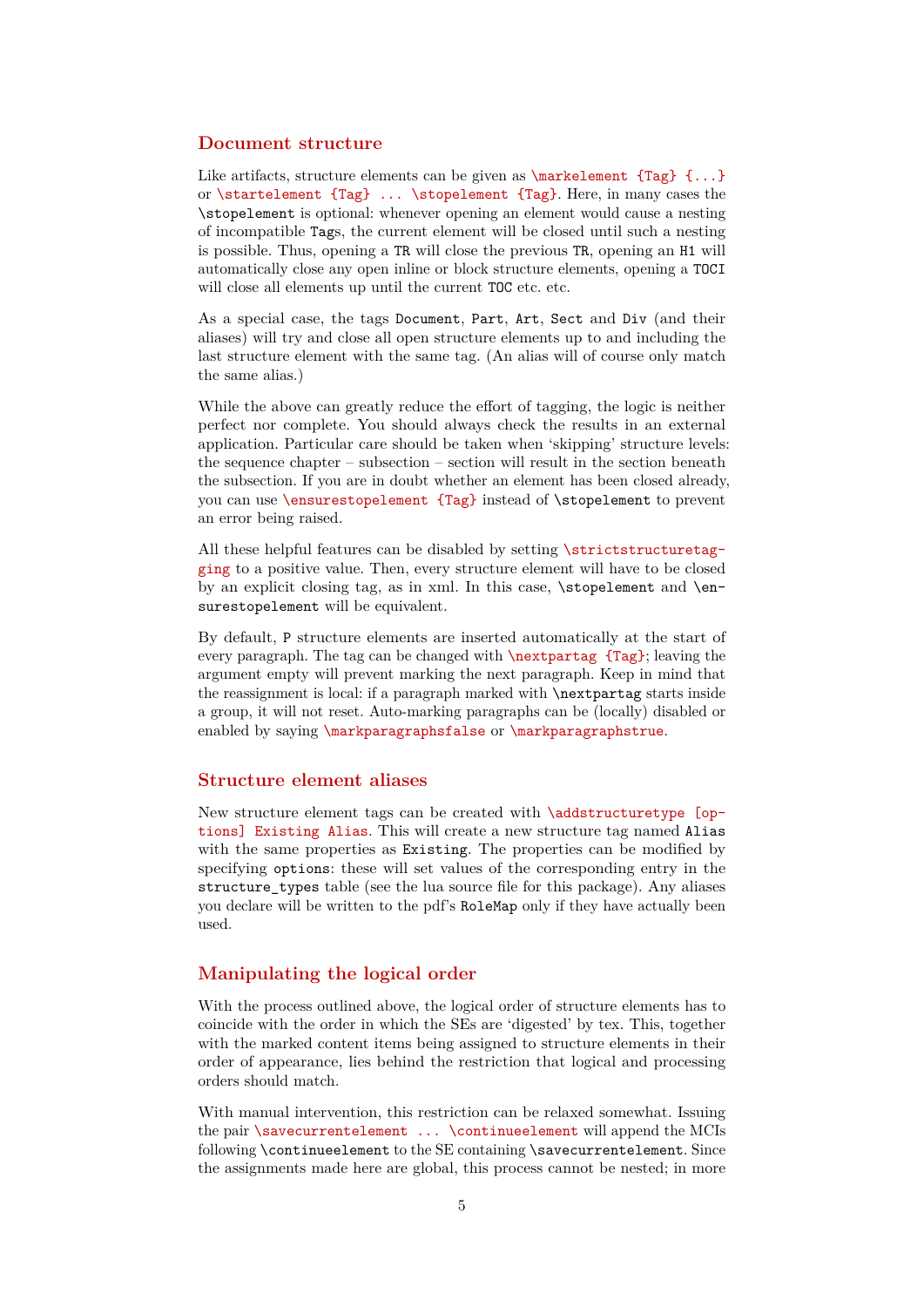complicated situations you should therefore use \savecurrentelementto\name ... \continueelementfrom\name which restores the current SE from a named identifier \name.

## **Structure element options**

The \startelement command allows a few options that are not mentioned above: its full syntax is  $\start$  is  $\centerdot$   $\centerdot$   $\centerdot$   $\centerdot$   $\centerdot$   $\centerdot$   $\centerdot$   $\centerdot$   $\centerdot$   $\centerdot$   $\centerdot$   $\centerdot$   $\centerdot$   $\centerdot$   $\centerdot$   $\centerdot$   $\centerdot$   $\centerdot$   $\centerdot$   $\centerdot$   $\centerdot$   $\centerdot$   $\centerdot$   $\centerdot$   $\centerdot$   $\centerdot$   $\centerdot$   $\centerdot$   $\centerdot$   $\centerdot$   $\centerdot$  useful options are alt for setting an alt-text (the /Alt entry in the structure element dicionary), actual for a text replacement (/ActualText) and lang for the language (/Lang; see the next section). The alternative and actual texts can also be given after the fact with  $\setminus \setminus \set{...}$  and  $\setminus \set{...}$ ; these apply to the current structure element.

Structure element attributes can be given with  $attr$  <ware> <key> <value>, e.g. attr Layout Placement /Inline. Note that for the owner and key the initial slash must be omitted; the value on the other hand will be written to the pdf verbatim. Any number of attributes can be added.

Finally, structure element classes can be given with the class <classname> keyword, which can be repeated. Classes can be defined with \newattributeclass classname <attributes> where <attributes> can be any number of attr statements as above.

#### **Languages**

If you do not specify a language code for a structure element, its language will be determined automatically. In order for this to work, you must associate a language code to every used language; you can do so with \setlanguagecode name code, where name must be an identifier used with \uselanguage {name} and code must be a two or three-letter language code, optionally followed by a dialect specification, a country code, and/or some other tag. Note that the language code is associated to a language *name*, not to the numerical value of the \language parameter. This allows you to assign separate codes to dialects.

There is a small set of default language code associations, which can be found in the file minim-languagecodes.lua. It covers most languages defined by the hyph-utf8 package, as well as (due to their ubiquitous use) some ancient languages.

An actual language change introduced by \uselanguage will not otherwise be acted upon by this package. Therefore, you will probably want to add \startelement{Span} after every in-line invocation of \uselanguage.

You can set the document language with \setdocumentlanguage languagecode. If unset, the language code associated with the first \uselanguage statement will be used, or else und (undetermined). The only function of the document language is that it is mentioned in the pdf catalog: it has no other influence.

New languages can be declared with \newnamedlanguage {name} {lhm} {rhm} and new dialects with \newnameddialect {language name} {dialect name}. Dialects will use the same hyphenation patterns (and will indeed have the same \language value) as their parent languages; newly declared languages will start with no hyphenation patterns. Do note that you will probably also have to specify language codes for new languages or dialects.